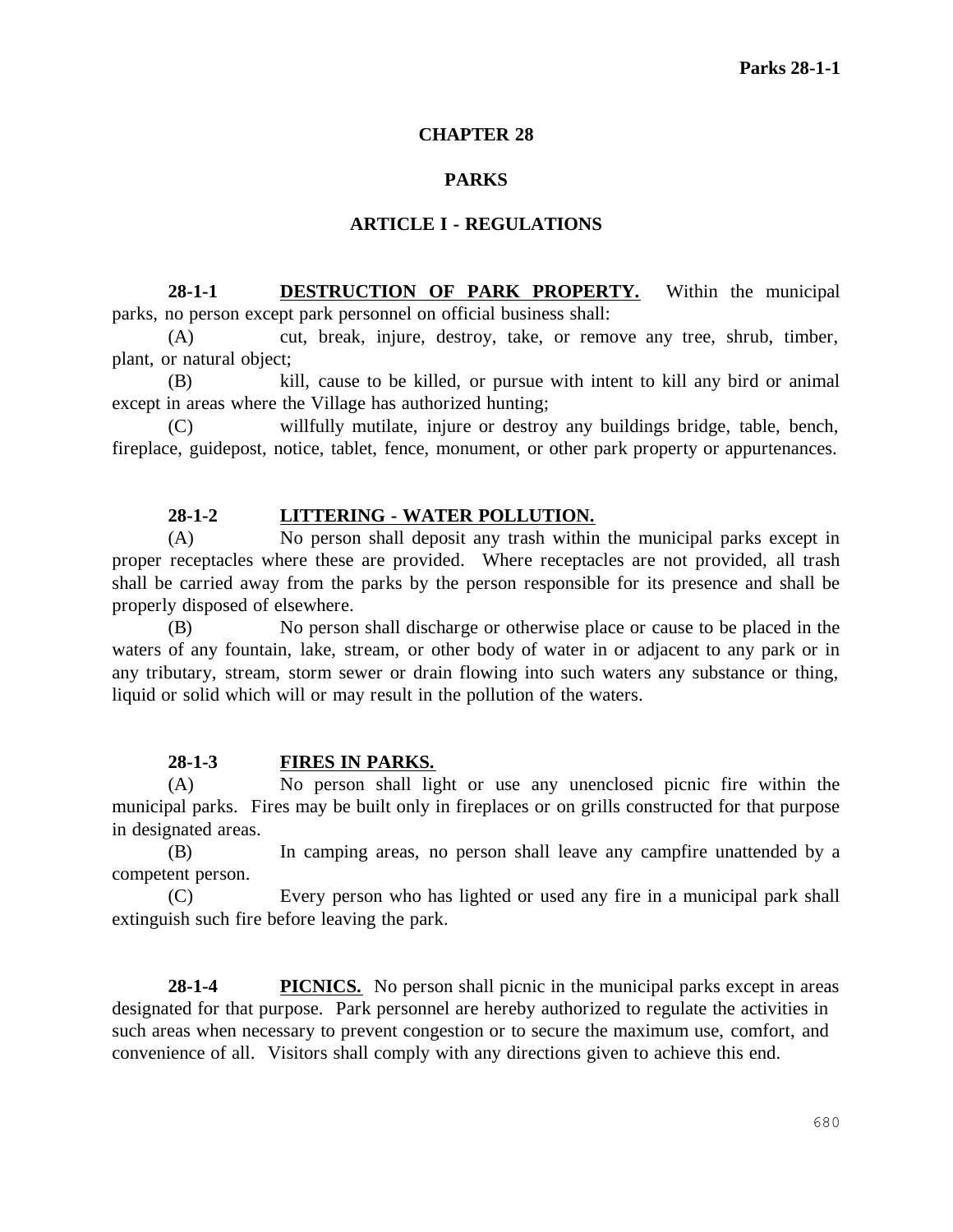**28-1-5 ERECTION OF STRUCTURES.** No person shall build or place any tent, building, booth, stand, or other structure in or upon any municipal park or other recreational facility unless he has obtained a permit to do so from the Village.

**28-1-6 SIGNS.** No person shall place within any municipal park or affix to any object therein any sign or device designated to advertise any business, profession, exhibition, event or thing unless he has obtained a permit to do so from the Village.

| $28-1-7$ | <b>ANIMALS.</b> No person shall:                                         |
|----------|--------------------------------------------------------------------------|
| (A)      | bring any dangerous animal into any municipal park; or                   |
| (B)      | permit any dog to be in any park unless such dog is on a leash; or       |
| (C)      | ride or lead any horse in any municipal park or recreational area except |
|          | upon paths or other ways expressly provided and posted for that purpose. |

**28-1-8 MOTOR VEHICLES PROHIBITED.** No person other than municipal personnel on official business shall drive or park any motor vehicle, including snowmobiles, in any municipal park except on a roadway or parking lot.

**28-1-9 SALES; AMUSEMENTS FOR GAIN.** Within the parks of this Municipality, no person shall, without having first obtained a permit from the Village:

- (A) sell or offer for sale any goods or services; or
- (B) conduct any amusement for gain or for which a charge is made.

**28-1-10 GROUP ACTIVITIES.** Whenever any group or organization desires to use municipal park facilities for a particular purpose such as picnics, parties, exhibitions or performances, a representative of the group shall first apply for and obtain a permit for such activity from the Mayor.

28-1-11 **APPLICATION FOR PERMIT.** Applications for all permits required by this Chapter shall be made in writing to the Mayor not less than **seven (7) days** before the proposed date of the activity for which the permit is sought. Each application shall include the following information:

(A) A statement briefly describing the nature of the proposed activity;

(B) name, address and telephone number of the person or organization wishing to conduct such activity;

- (C) the date when such activity is to be conducted;
- (D) the hour when such activity will start and terminate;